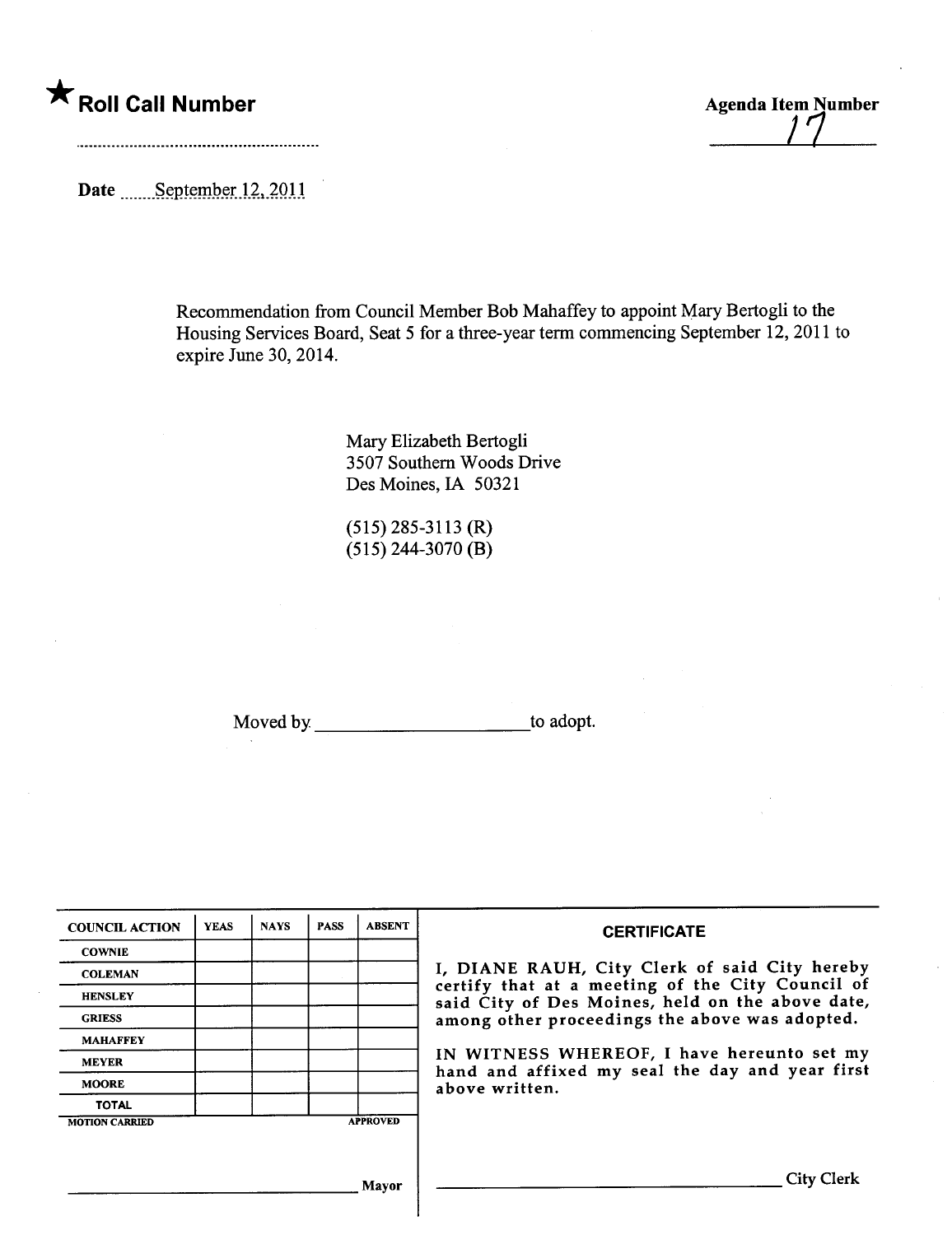**City of Des Moines** Application for Appointment to Board, Commission or Committee Mary Elizabeth Bertogli **NAME** Home Address 3507 Southern Woods Dr. DSM IA 50321 Occupation Cage Manager How Long? 17 Employer Aging Advocates Case Mamt How Long? 2 Business Address  $\underbrace{\hspace{1cm}}{\text{NQ}}$  Euclide Steel 13, DSM 56313 Daytime Phone 244-3070 Fax 244-2254 E-mail address 29ingadvocates mba 201.com Are you a resident of Des Moines? Yes  $M \setminus N$ Number of Years 43  $\mathcal{S}$ What is your City Council Ward Number....  $\overline{\mathbf{3}}$ Are you a Registered Voter? Yes  $\mathbb{N}$  No  $\Box$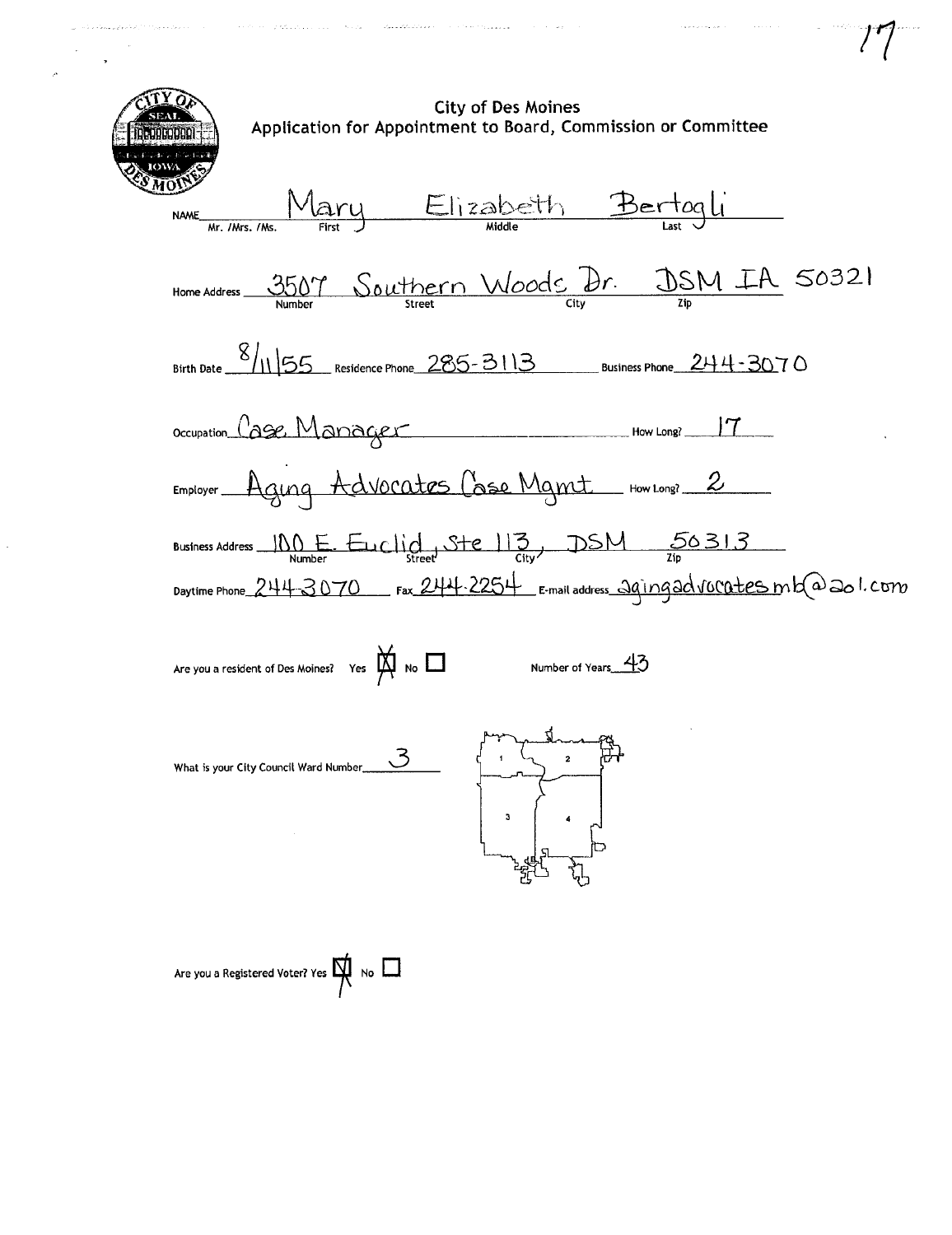| Have you ever been employed by the City of Des Moines? Yes<br>No                                                                                                                           |  |
|--------------------------------------------------------------------------------------------------------------------------------------------------------------------------------------------|--|
|                                                                                                                                                                                            |  |
|                                                                                                                                                                                            |  |
|                                                                                                                                                                                            |  |
|                                                                                                                                                                                            |  |
|                                                                                                                                                                                            |  |
|                                                                                                                                                                                            |  |
|                                                                                                                                                                                            |  |
|                                                                                                                                                                                            |  |
| Any relatives employed with the City? Yes<br>List relatives employed by the City                                                                                                           |  |
|                                                                                                                                                                                            |  |
| Name/Department/Relationship                                                                                                                                                               |  |
|                                                                                                                                                                                            |  |
| Name/Department/Relationship                                                                                                                                                               |  |
|                                                                                                                                                                                            |  |
|                                                                                                                                                                                            |  |
|                                                                                                                                                                                            |  |
| $\Box$ (If yes, list below)                                                                                                                                                                |  |
| Have you ever served as a member of ANY Board, Commission or Committee: Yes                                                                                                                |  |
| Board, Commission or Committee Dates Served                                                                                                                                                |  |
|                                                                                                                                                                                            |  |
| Board, Commission or Committee Dates Served                                                                                                                                                |  |
|                                                                                                                                                                                            |  |
|                                                                                                                                                                                            |  |
|                                                                                                                                                                                            |  |
| $\mathcal {V}% _{i}$ List any Boards, Agencies, Civic, Service and/or Professional Organizations to which you are affiliated:                                                              |  |
| Kebuilding Together, Past President                                                                                                                                                        |  |
| Folk L'o. Senior Services Advisory Board<br><u>(current)</u>                                                                                                                               |  |
| Ronald McDonald (current)                                                                                                                                                                  |  |
| PTA- no longer-Kids out of school-volunteered & held officer positions                                                                                                                     |  |
| IFSAP (Interfamily sexual abuse prevention)                                                                                                                                                |  |
| Neighborhood Assoc.-Southwestern Hills-not currently involved.<br>You may indicate in the space below other life experiences or skills which will contribute to the mission of this Board, |  |
| <b>Commission or Committee:</b>                                                                                                                                                            |  |
| <u>Porent of Special needs</u> young adu                                                                                                                                                   |  |
| <u>Lase manager trail elders</u>                                                                                                                                                           |  |
| Have werked professionally wictims of served abuse (risis counseling<br>(If more space is needed for any of the questions above, please attach additional sheets). COULT advocacy          |  |
|                                                                                                                                                                                            |  |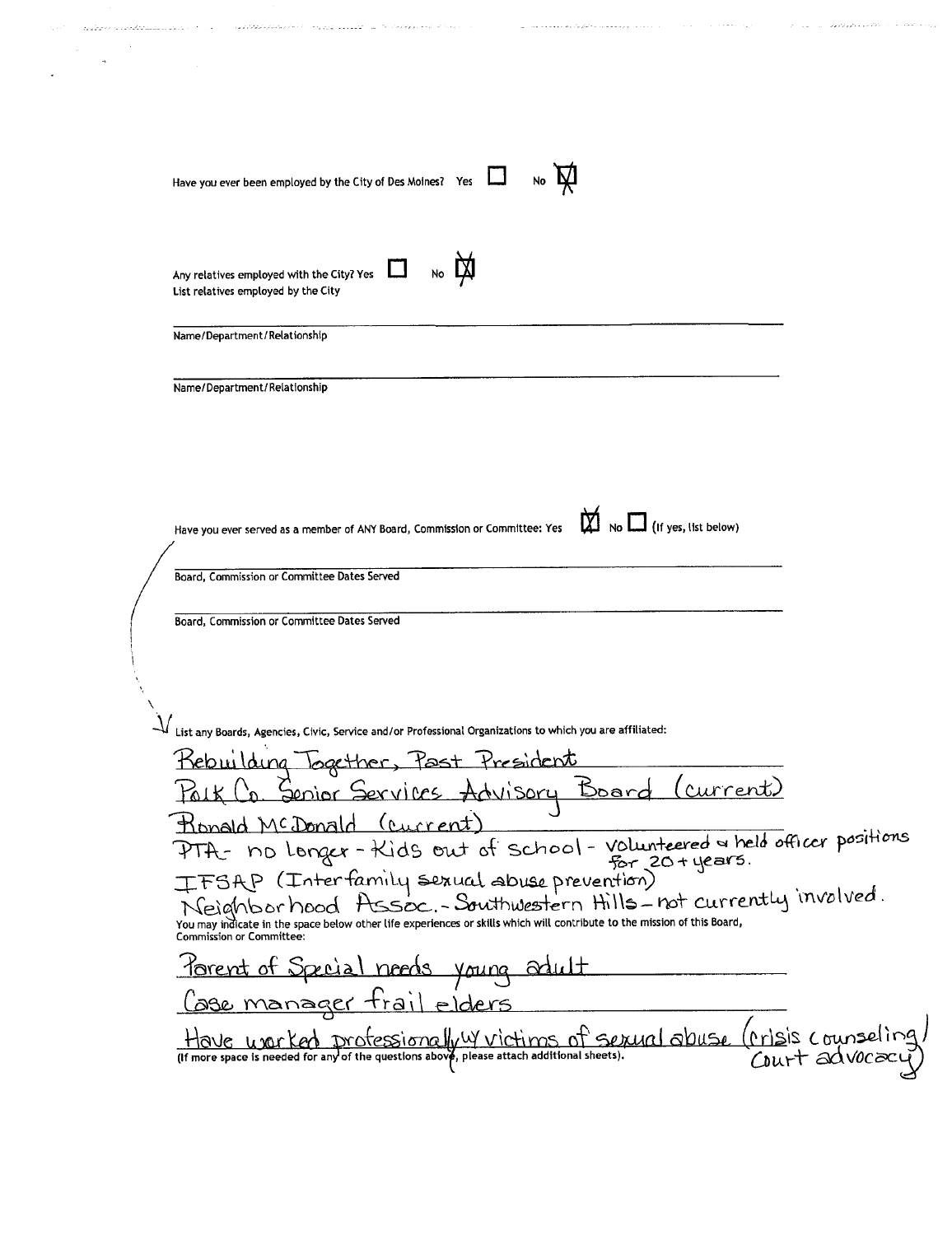## PLEASE INDICATE ORDER OF PREFERENCE FOR APPOINTMENT RANK BY NUMBER-Pick up to 5

المحادث المستحدث والمحادث والمحادث المستدي بستطيع والمتمسط والمتعارف

. The constraint of the second  $\hat{\mathcal{E}}$ 

لتفقيده ألحان

 $\hat{\mathcal{L}}_{\text{c}} = \sum_{i=1}^{n} \sum_{j=1}^{n} \sum_{j=1}^{n} \sum_{j=1}^{n} \sum_{j=1}^{n} \sum_{j=1}^{n} \sum_{j=1}^{n} \sum_{j=1}^{n} \sum_{j=1}^{n} \sum_{j=1}^{n} \sum_{j=1}^{n} \sum_{j=1}^{n} \sum_{j=1}^{n} \sum_{j=1}^{n} \sum_{j=1}^{n} \sum_{j=1}^{n} \sum_{j=1}^{n} \sum_{j=1}^{n} \sum_{j=1}^{n} \sum_{j=1}^{n} \sum_{j=$ 

 $\mathbb{Z}_2$ 

| <b>RANK</b> | <b>BOARD NAME</b>                                                                                                  | <b>BOARD MISSION</b>                                                                                                                                                                                                                                                                                                                                                                                                                                                                                                                                                                                                                                 |  |  |  |
|-------------|--------------------------------------------------------------------------------------------------------------------|------------------------------------------------------------------------------------------------------------------------------------------------------------------------------------------------------------------------------------------------------------------------------------------------------------------------------------------------------------------------------------------------------------------------------------------------------------------------------------------------------------------------------------------------------------------------------------------------------------------------------------------------------|--|--|--|
|             | <b>Access Advisory Board</b>                                                                                       | Implement and establish handicap access to all City buildings and<br>employment                                                                                                                                                                                                                                                                                                                                                                                                                                                                                                                                                                      |  |  |  |
|             | <b>Airport Board</b>                                                                                               | Authority to govern the operation of the DM International Airport, under<br>supervision of DM City Council                                                                                                                                                                                                                                                                                                                                                                                                                                                                                                                                           |  |  |  |
|             | <b>Building and Fire Code Board of Appeals</b>                                                                     | Review the building, electrical, mechanical, plumbing and fire<br>(1)<br>codes periodically and make recommendations to the city council.                                                                                                                                                                                                                                                                                                                                                                                                                                                                                                            |  |  |  |
|             |                                                                                                                    | Act as a board of appeals to hear grievances arising from a<br>(2)<br>decision of the building official or fire chief and to provide for reasonable<br>interpretations consistent with the provisions of the building, electrical,<br>mechanical, plumbing and fire codes.                                                                                                                                                                                                                                                                                                                                                                           |  |  |  |
|             |                                                                                                                    | Determine the suitability of alternate materials and types of<br>(3)<br>construction to those otherwise atlowed by the building codes and to<br>provide reasonable interpretations of the provisions of such article                                                                                                                                                                                                                                                                                                                                                                                                                                 |  |  |  |
|             |                                                                                                                    | Waive building code requirements that, in the opinion of the<br>(4)<br>Board, do not render the building or structure more hazardous, based on life<br>safety, fire safety and sanitation, than the code requires                                                                                                                                                                                                                                                                                                                                                                                                                                    |  |  |  |
|             | Citizen Odor Board                                                                                                 | Maintain log books recording occurrences of odor nuisances, providing<br>personal testimony of reaction to odor in respect to effects on health and<br>right of enjoyment of life or property                                                                                                                                                                                                                                                                                                                                                                                                                                                        |  |  |  |
|             | Civil Service Commission                                                                                           | Recruits and examines applicants for Civil Service employment; maintains<br>Civil Service employee records; hears and adjudicates employees appeals                                                                                                                                                                                                                                                                                                                                                                                                                                                                                                  |  |  |  |
|             | Des Moines Music Commission                                                                                        | Promote development, support and provide opportunity for input for live<br>music performances, the music industry and musicians and the public within<br>the city                                                                                                                                                                                                                                                                                                                                                                                                                                                                                    |  |  |  |
|             | <b>Historic Preservation Commission</b>                                                                            | Review and recommend designation of historic districts and further efforts<br>of preservation                                                                                                                                                                                                                                                                                                                                                                                                                                                                                                                                                        |  |  |  |
|             | <b>Housing Appeals Board</b>                                                                                       | Hold hearings, grant variances, mediate appeals and recommend<br>enforcement action in the administration of Housing Code Enforcement                                                                                                                                                                                                                                                                                                                                                                                                                                                                                                                |  |  |  |
|             | Human Rights Commission                                                                                            | Receive and investigate discrimination complaints, to formulate a<br>comprehensive educational program to eliminate discrimination, and to<br>recommend ways to discourage prejudice                                                                                                                                                                                                                                                                                                                                                                                                                                                                 |  |  |  |
|             | <b>Library Trustees</b>                                                                                            | Have charge, control, and supervision of all public libraries                                                                                                                                                                                                                                                                                                                                                                                                                                                                                                                                                                                        |  |  |  |
|             | Neighborhood Revitalization Board<br>separate application required-request form from<br><b>City Clerk's Office</b> | To advise City Council and Board of Supervisors on housing improvement and<br>neighborhood revitalization efforts                                                                                                                                                                                                                                                                                                                                                                                                                                                                                                                                    |  |  |  |
|             | Park and Recreation Board                                                                                          | Oversee planning and administration of City parks, cemeteries, recreation<br>centers and various programs                                                                                                                                                                                                                                                                                                                                                                                                                                                                                                                                            |  |  |  |
|             | Plan and Zoning Commission                                                                                         | Set policy, determine plan and zoning requirements. Oversee the<br>preparation and administration of the Comprehensive Plan, zoning, long-<br>range planning, subdivision and public improvements                                                                                                                                                                                                                                                                                                                                                                                                                                                    |  |  |  |
|             | Power Engineers Examiners Board                                                                                    | Hold examinations for licensing of Stationary Boiler Engineers and Stationary<br>Boiler Firemen.                                                                                                                                                                                                                                                                                                                                                                                                                                                                                                                                                     |  |  |  |
|             | <b>Public Housing Board</b>                                                                                        | initiate programs or projects, including grant applications that further the<br>policies and plans of the Municipal Housing Agency including tenant conduct<br>and relations, interact with other governmental agencies with respect to<br>application for and implementation of grants and other funding programs,<br>review and comment on Dept. Director's annual operating and capital<br>budgets prior to their submission to City Manager, buy, lease, sell or<br>exchange supplies, equipment and materials and to procure service or work<br>to extend unencumbered funds are available when such contracts or<br>agreements exceed \$10,000 |  |  |  |
|             | <b>Sister Cities Commission</b>                                                                                    | Further economic cooperation/cultural exchange between Des Moines and<br>foreign cities, recommend cities appropriate for designation as Sister Cities,<br>and to coordinate Sister City activities                                                                                                                                                                                                                                                                                                                                                                                                                                                  |  |  |  |
|             | <b>Skywalk Commission</b>                                                                                          | Among other things, the Commission establishes minimum standards for<br>operation, maintenance and repair of the skywalk system                                                                                                                                                                                                                                                                                                                                                                                                                                                                                                                      |  |  |  |
|             | <b>Traffic Safety Committee</b>                                                                                    | Study and recommend policy for pedestrian and vehicle traffic and safety<br>conditions                                                                                                                                                                                                                                                                                                                                                                                                                                                                                                                                                               |  |  |  |
|             | Urban Design Review Board                                                                                          | Makes recommendations to the Council on design of public projects and<br>many downtown projects. This board also serves with the Historic<br>Preservation Commission as the Landmark Review Board                                                                                                                                                                                                                                                                                                                                                                                                                                                    |  |  |  |
|             | <b>Water Works Trustees</b>                                                                                        | Oversee management and operation of Des Moines Water Works, including<br>setting water rates                                                                                                                                                                                                                                                                                                                                                                                                                                                                                                                                                         |  |  |  |
|             | Youth Advisory Board                                                                                               | Study and coordinate youth activities for the Des Moines area                                                                                                                                                                                                                                                                                                                                                                                                                                                                                                                                                                                        |  |  |  |
|             | Zoning Board of Adjustment                                                                                         | Hear appeals for Zoning variances                                                                                                                                                                                                                                                                                                                                                                                                                                                                                                                                                                                                                    |  |  |  |
|             | Any Board                                                                                                          |                                                                                                                                                                                                                                                                                                                                                                                                                                                                                                                                                                                                                                                      |  |  |  |